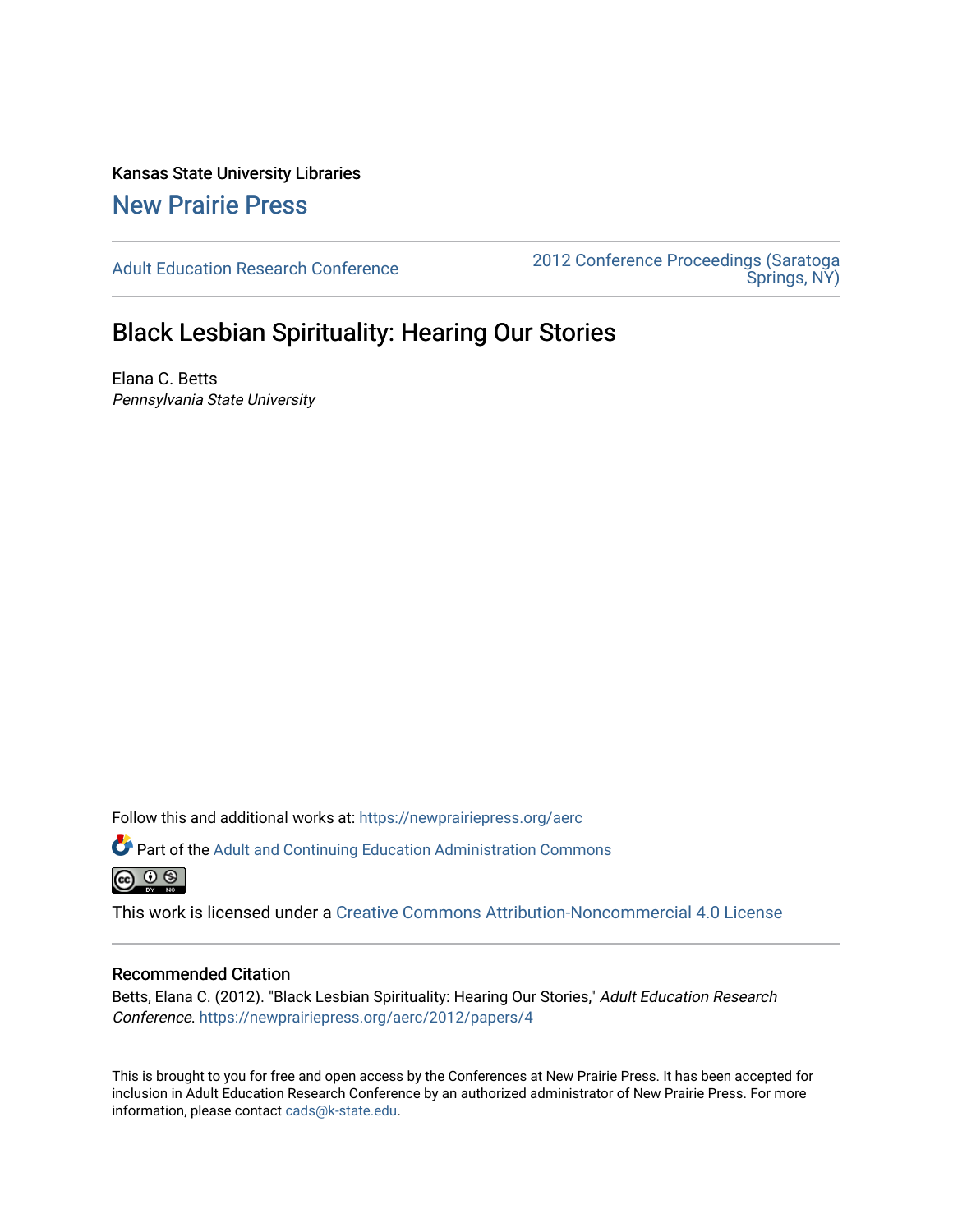## **Black Lesbian Spirituality: Hearing Our Stories**

Elana C. Betts, Pennsylvania State University, USA

Abstract: This paper examines the intersection of race, gender, sexual orientation and spirituality, specifically Black lesbian spirituality. One of the difficulties in citing current research is the dearth of published research on the spirituality of women of color, who identify a sexual minority. There have been many studies and books written about spirituality, culture, gender and sexuality, however the study of Black lesbian spiritual identity remains largely untouched. The purpose of this study is to explore how spiritual development and the expression of spirituality is connected to the African American lesbian culture through narrative inquiry meets autoethnography. The findings indicate that Black lesbian spiritual development is largely inspired by the influence of spiritual facilitators and spiritual constrictors that create a fluid balance, defined as spiritual wholeness.

#### **My Story**

A chance meeting on the internet on December 26, 1998 would forever change my life, my identity, my spirituality and the essence of my soul … all for the positive. While I was unaware it at the time, it was then I began the path to spiritual wholeness. I had recently reestablished myself from a brief heterosexual marriage, which in the end failed. This was a blessing in disguise, because it was then that I met my partner, now wife, of 13 years.

My spiritual journey began as a small child attending a local Black Baptist church. I sang on the choir, became a member of the usher board, and attended Sunday school weekly. My parents were both educators and very active in the church. My father decided to become a minister and attended seminary at night while maintaining his commitment as an educator during the day. Soon he was ordained and became the youth minister at our church. My mother was a deaconess, and the president of the choir. Church was a large part of my upbringing.

During high school, I attended a Quaker school, where I learned the peace loving ways of the Quakers. I attended Quaker meeting on Wednesday mornings and the Baptist church service on Sundays. One of the requirements was to take a Quakerism class, where I learned the beliefs of the Quakers, who stressed the key to spiritual wholeness was each individual's unique relationship with God. In college, I had friends from various religious paths. The diversity of religion fascinated me, so I used my college years to attend the worship services of my friends to better understand various belief systems and, in part, to continue to develop my own belief system.

As an adult, I returned to the Baptist church. I joined a congregation with equal numbers of Black and White congregants. I enjoyed attending this church because Bible study was a large focus. It was then I purchased my first study Bible and began to take notes and develop an understanding of different interpretations and what the Bible actually said, rather than relying on someone else's interpretation. It was during my tenure at this church, that I met my wife. It was very clear to me the stance that the church took on same gender loving couples, so I stopped attending that church and began the search for a welcoming congregation.

After attending a welcoming Baptist congregation, I found a new church home in Metropolitan Community Churches, which was founded by Reverend Troy Perry in 1968. The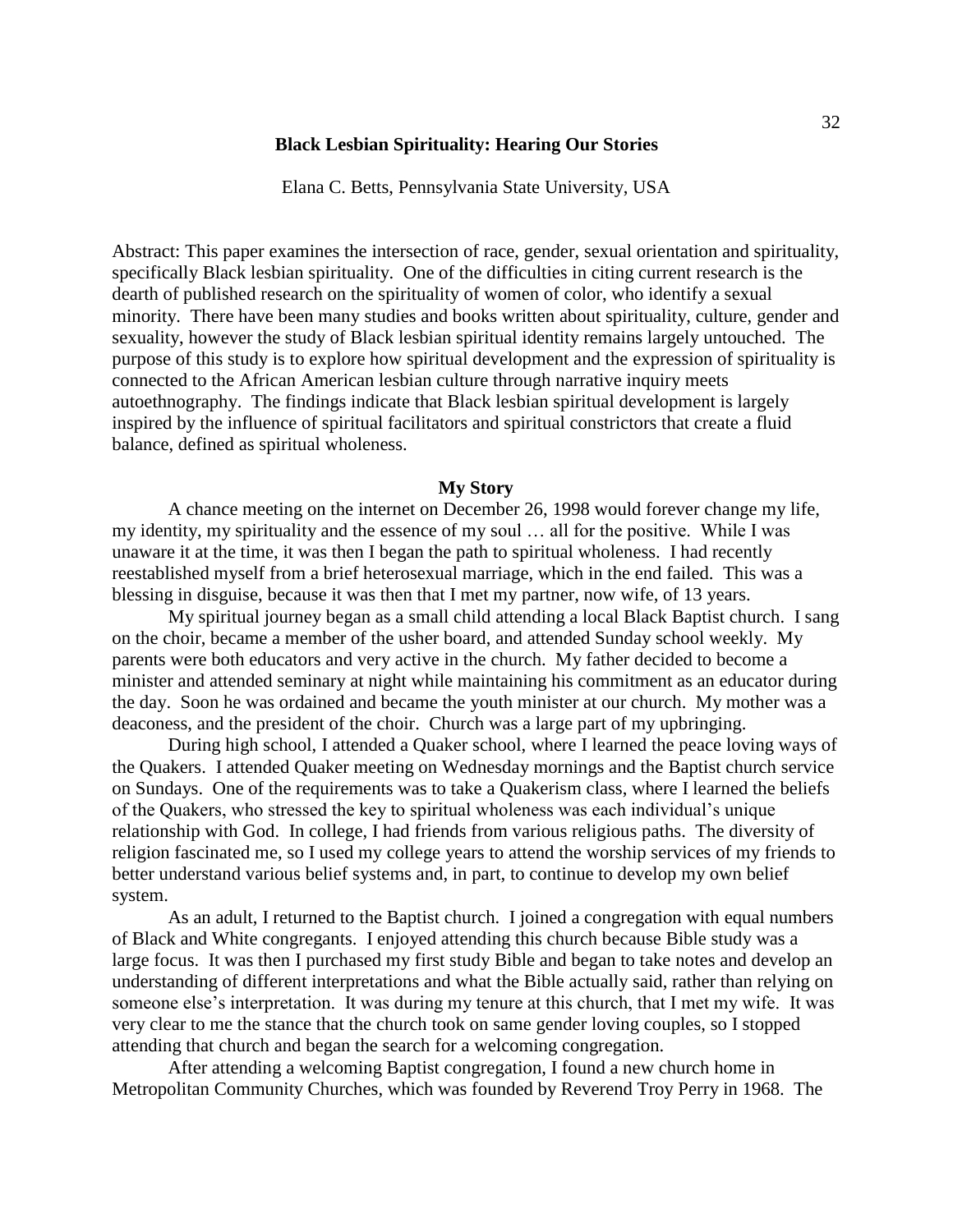denomination identifies itself as Christian with an affirming ministry to those who identify as lesbian, gay, bisexual, transgender and queer (LGBTQ). I had finally found a place that would embrace my sexuality as a part of my spiritual growth. I became an active member, leading the children's ministry and teaching Sunday school.

Over the years, I have continued my exploration of spiritual practices. I have studied several Eastern religions, which has taught me to make room for meditation in my life. I have learned that spirituality is very individualized. What allows me to maintain balance embraces taking the time to take in the world using my senses. I have developed an appreciation of fine art, scrapbooking, admiring nature, listening to music, and using prayer. These are my tools for spiritual wholeness.

## **Introduction**

The current empirical research paper examines the intersection of race, gender, sexual orientation and spirituality. One of the difficulties in citing current research is the dearth of published research on the spirituality of women of color, who identify as a sexual minority. There have been many studies and books written about spirituality, culture, gender and sexuality, however the study of Black lesbian spiritual identity remains largely untouched. The purpose of this study is to explore how spiritual development and the expression of spirituality is connected to the African American lesbian culture.

Kenneth Burr (2009) conducted a study for gay spirituality to hear the stories of how lesbian, gay and bisexual adults reconcile their spirituality. Cynthia Dillard (2006) wrote a thoughtful, comprehensive book regarding spirituality for African American women in higher education. Elizabeth Tisdell (2003) explores the intersection of culture and spirituality. bell hooks (2003) takes a critical look at African American spirituality. While all these informative and respected works inform aspects of Black lesbian spirituality, the one common missing element in each of these works is the Black lesbian perspective on spirituality.

Akerlund and Cheung (2000) conducted a literature review of sexual and ethnic minorities. They found the barriers affecting the African American gay or lesbian identity development are twofold. The first barrier is that traditional African American religious values typically condemn homosexuality. They also found that there is a general stigma against sexual minorities within the African American community. In a study involving once married African American lesbians and bisexual women, Bates (2010) found that 50% of the women expressed difficulty assimilating into the African American community since coming out.

Bowleg (2008) warns about the dangers of using additive research. She finds research on African Americans + research on women + research on lesbians or bisexual women does not equal research applicable to African American lesbian/bisexual women. It is therefore important to avoid additive research for African American lesbian women.

So how do we become more knowledgeable about Black lesbian spirituality? Listen to our voices. In this exploration, an autoethnography meets narrative inquiry to give voice to Black lesbian spirituality. Emergent themes elicited from an autoethnography and narrative inquiry are examined to give voice to traditionally marginalized voices to provide a greater understanding to adult educators.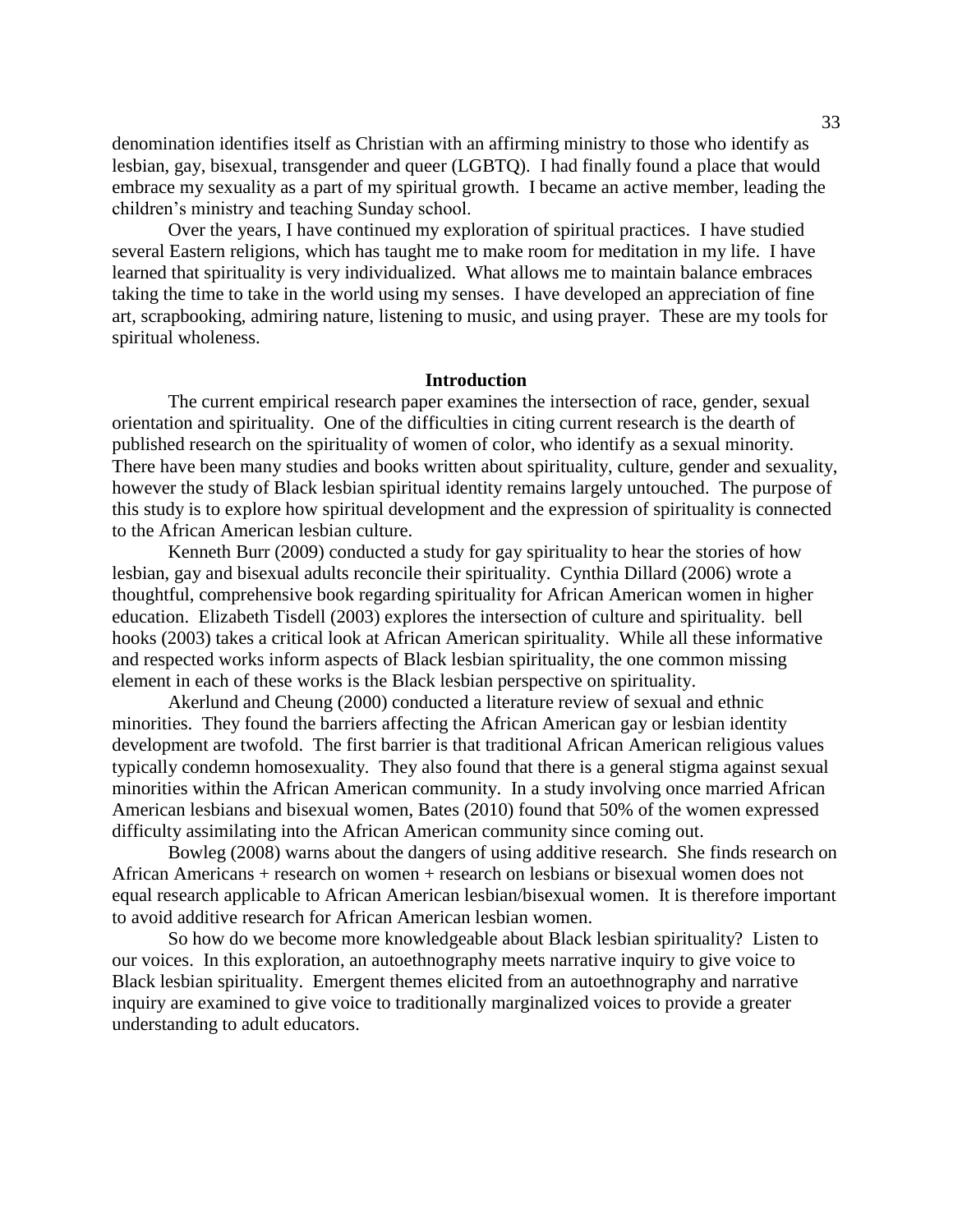## **Theoretical Framework**

There are three theoretical frameworks, which inform the current study, queer theory, black feminist thought, and the teaching of Audrey Lorde. Queer theory (QT) is a critical posture that questions traditional norms of sexuality, which emerged from critical theory (Jagose, 1996). It provides us with a guide for critically assessing the world by examining the influences of the dominant culture as it relates to sexuality. There are three core assumptions of queer theory, which are relevant to the current study. The first is that queer theory is critical of heteronormative assumptions. Queer theory rejects the assumption that all lifestyles, which are not characterized by the heterosexual nuclear family, are abnormal or deviant. The second assumption recognizes the centrality of experiential knowledge. Queer theory thrusts the knowledge created by the lived experience from the margins, toward the center. Grace and Hill (2004) relate queer theory to a transformative learning process, where meaning schemes and perspectives are gradually broadened to become more comprehensive. Lastly, queer theory seeks to deconstruct the categories to empower the individual. Labels are not necessarily relevant or empowering, and should therefore be avoided.

Four key components of Black Feminist Thought inform this study (Collins, 2009). Black feminist thought affirms the Black woman as an agent of knowledge. Black feminist thought also acknowledges the lived experiences of the Black woman as an important lens to define meaning to life. It also empowers the Black woman's experience by acknowledging the resisting intersecting oppressions of being a woman and being a racial minority. Black feminist thought also empowers through the self-definition of social constructs.

Finally, Audre Lorde's (2007) essays inform this study. As a Black lesbian, she spoke about the natural connection between all Black women as a pillar of support because of our mutual understanding of oppression and the results this oppression has had upon us. She also encouraged the use of Black women as spiritual symbols. Lorde (2007) discussed the importance of communication and learning through language and through nonverbal visual methods. Each of these concepts informs this study. It is important to the field of adult education that theories relating to learning and knowledge for Black lesbians continue to develop and emerge.

#### **Methodology**

Qualitative research has roots in a variety of disciplines, including anthropology, sociology, and clinical psychology. Qualitative researchers seek to understand a particular point of view within a specified context (Merriam, 2002). An autoethnographic approach was incorporated into the study because my own story intersects the findings in the current study. Narrative inquiry was selected to frame this study to understand the reality of African American lesbians and to illuminate these life stories.

The current study was interested in eliciting the stories of African American women who identify as same gender loving. In the current study, participants were selected based on their personal identification as a Black woman who is primarily attracted to women. In addition, all participants must identify with some aspect of spirituality by their own definition. Participants were between 41 and 66 years of age. The names used, with the exception of my own, are pseudonyms.

Interviews were the primary method of data collection for the current study. In addition, I kept a notebook of observations during interviews. Only one source was located on the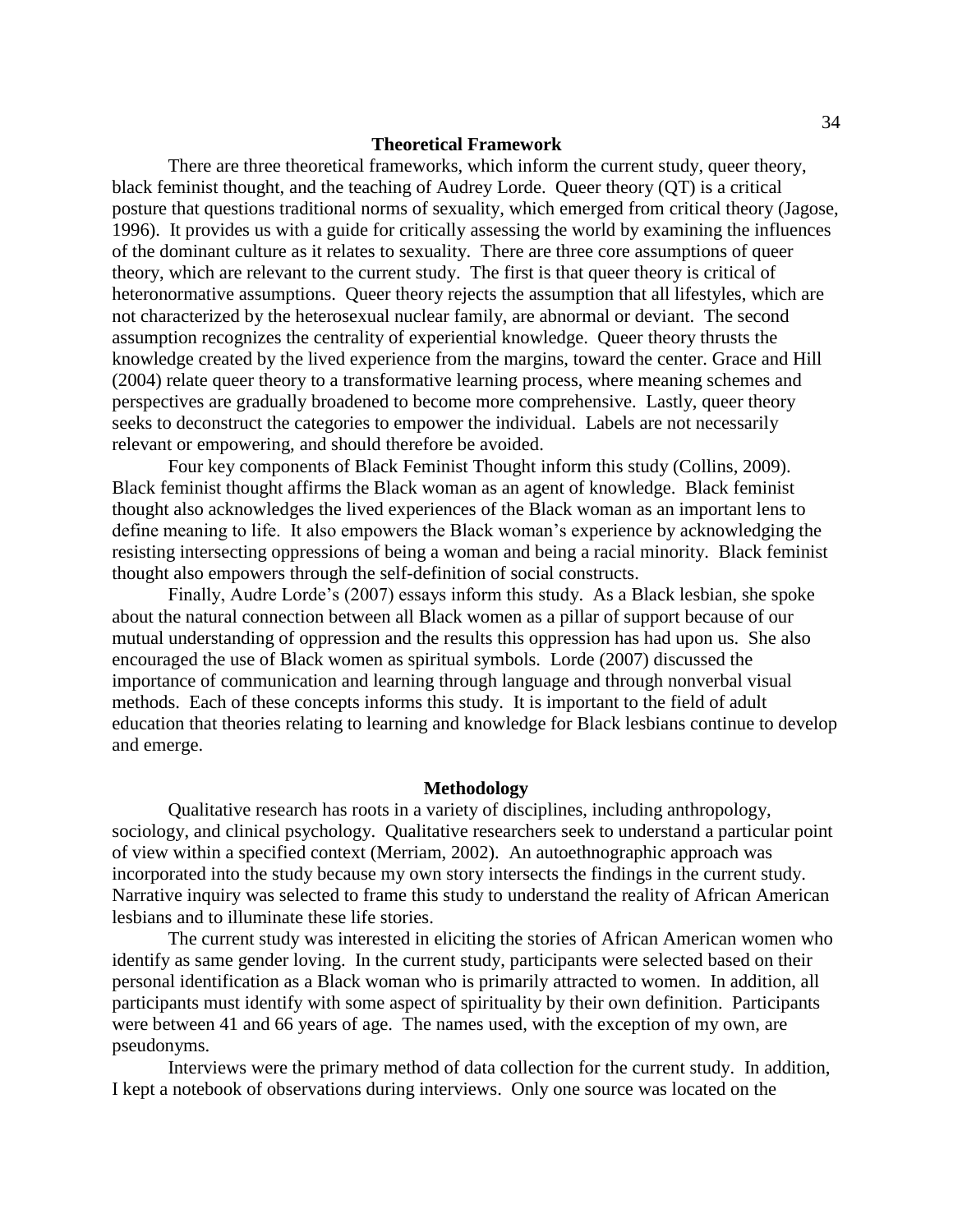internet, which applied to Black Lesbian Spirituality. Spirit Health Education (SHE) Circle is an organization dedicated to promoting health and wellness for African American lesbians. On this website, there is one page dedicated to developing a healthy spirit (McCray, 2005). Information on this page was reviewed and integrated into the findings.

I digitally recorded each interview, transcribing each manually. Once the transcripts were created, they were reviewed and provided to the interviewees for their input, feedback and corrections. Any recommended corrections were made to the transcripts. The transcripts were reviewed to develop narrative summaries based on the interviews. These summaries were also provided to the interviewees for accuracy. Constant comparative analysis was used for coding the transcripts to determine common themes among the participants.

There were three primary dependability strategies used in this study. These include member checks, peer review and data triangulation (Merriam, 2009). Member checks occurred throughout the process. Participants were asked to review interview transcripts. They were also asked to review the narratives based on their interviews. Their input was integrated into the final narrative summary.

Peer review also occurred with the transcription, thematic analysis, data display and findings. The peer review was in conjunction with a graduate course on qualitative research. Lastly, there were two forms of data triangulation. The notes were reviewed and compared to the thematic analysis and the narratives. Also information from the SHE Circle website was compared to the findings of the study.

#### **Findings**

The findings of this study are presented in two ways. First, the narratives for each of the participants are presented. An autoethnographic narrative presented at the beginning of the article is included in this analysis. Due to space limitations, the narratives are presented as narrative summaries. Secondly, a summary of the emergent themes from the data analysis is presented.

# **Yvonne"s Narrative Summary**

Yvonne's story illustrates the tension that can emerge for Black lesbians who were raised in traditional organized religions, which are not uniformly welcoming to those who identify as sexual minorities. The result can be disorienting.

I am a 41-year-old African American woman, who identifies as being a lesbian. I was raised Baptist. That means church all day Sunday, Bible study on Wednesday evenings and choir rehearsal on Saturdays. Church and religion were a part of my daily life as a child. It wasn't really an option for me not to go to church, unless I was very sick, and sometimes even then I had to go. My church commitment remained steady through my teenage years. I do remember one pivotal incident in my life, which opened my eyes on religion. When I was in my mid to late teens, our pastor's son gave a sermon. In his sermon, he came out as a gay man. This caused a big stir in the congregation. It ended up that the pastor and his son were asked to leave the church. It was at this point that I saw the lack of acceptance in the Baptist church. Since he was asked to leave, the pastor opened a new church. Half of the congregation moved to the new church, the other half remained at the old church. My family went to the new church with the pastor and his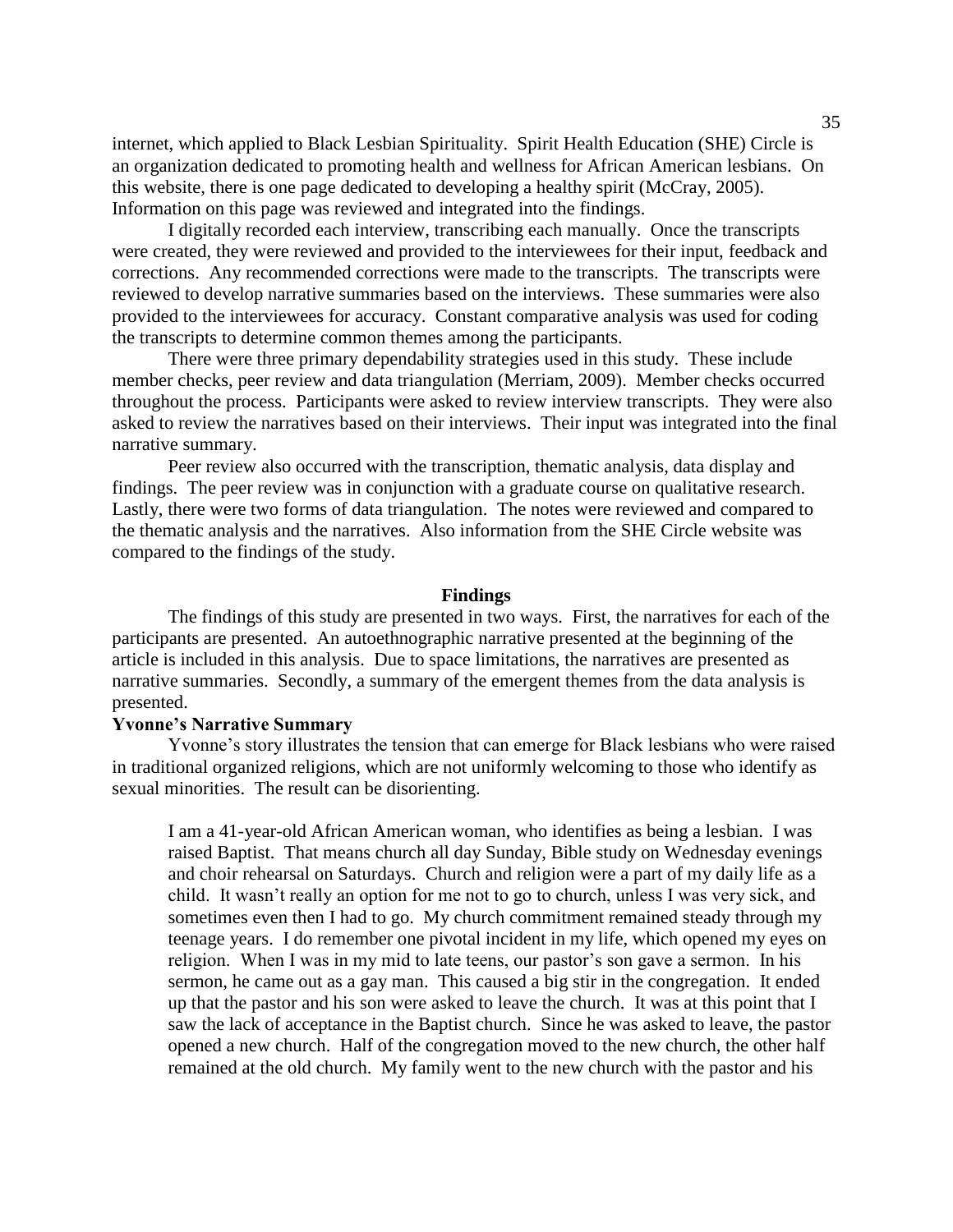son. Many of my friends and relatives stayed at the old church. It was a painful growth experience.

# **Tanya"s Narrative Summary**

Tanya's story also highlights the inherent tension between messages received from spiritual sources that are alienating for a lesbian. She also talks about the continuing struggle that exists in finding a spiritual outlet. For Tanya spirituality continues to evolve in ways that periodically trouble her.

I am 43 years old and I continue to struggle with my spirituality. I was raised Baptist and attended church with my grandparents and great grandparents every Sunday. I have moved away from organized religion only to return time and time again. I definitely believe in a higher power, but sometimes when the answers don't come quickly enough, I become impatient. When I become impatient, I am unsure where to turn for the answers. I have explored other sources for spiritual outlets. At times, I rely on advice from partners or other friends in the lifestyle on their spiritual and religious outlets. Sometimes the lack of acceptance from others makes me angry. I know anger is not healthy, but it angers me that because of who I am, I don't have the same choices in spiritual guidance that others have. Spirituality is a never-ending journey. Right now I pray and watch televised church services, which is how I express my spirituality. If you listen to the outside world, your sexuality is supposed to be a negative in the church world. Spirituality comes from within and it is something that you need to grow into yourself. For me, my spirituality continues to evolve.

# **Dorothy"s Narrative Summary**

Dorothy appears to have achieved a balance that seems to come from wisdom. She talks about a conservative upbringing in the Lutheran church, but over the years that has evolved into a personal spirituality, which sustains her and grounds her each day. She integrates her sexuality into her spirituality as a small portion of who she is today. She feels that she is a spiritual person, which gives her direction and drive toward the future and assists her in her day-to-day life.

I am a woman-identified woman, by that I mean that my practices and identity are defined as lesbian. I am 66 years old, so I have seen a lot when it comes to religion and spirituality. I was raised Lutheran. I attended a Lutheran grade school and high school. I was taught with basic Christian beliefs. I never questioned the things that did not make sense, but looking back, many things did not really make sense. Today, I believe in a higher power. The Divine Spirit lays out a plan for everyone. My sexuality is a small part of me and I see myself as a spiritual being. Spirituality is a personal thing that is not the same for everybody. Organized religion is very confining. For me, the symbol that connects spirituality to the LGBTQ culture is the rainbow flag. Each color stands for one aspect. Hot pink stands for sexuality. My sexuality is a part of who I am. Red is for life, and as a spiritual person I believe in life and being the best that I can be. Orange is for healing. Healing is how we maintain our sense of self. Yellow is for the sun. Green is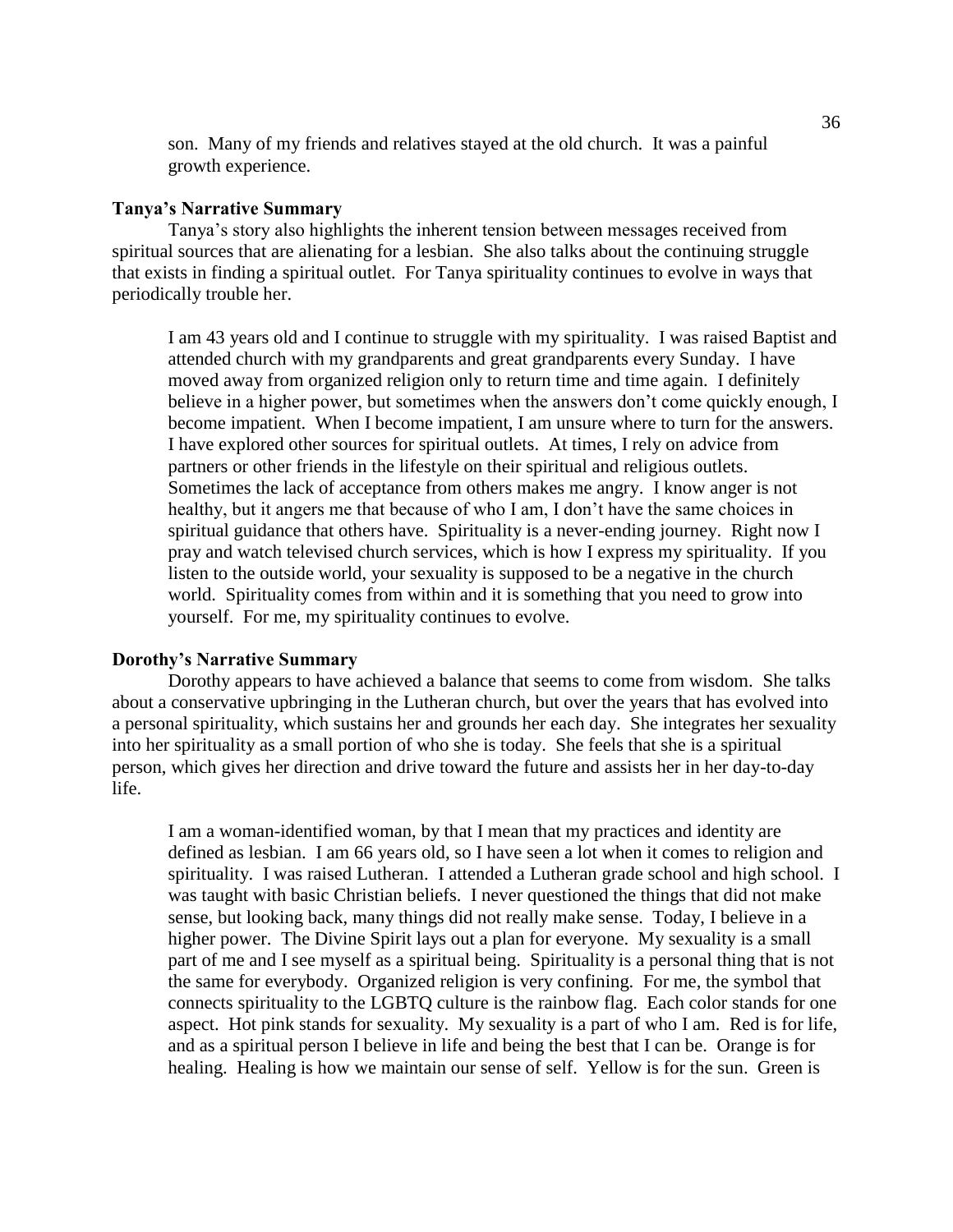for nature. Nature is important because it connects us with the earth. Blue is for art, indigo for harmony, and violet for spirit. Spirit is what connects us to each other.

# **Thematic Analysis**

The themes that emerged from these stories can be summarized as a sense of spiritual wholeness, which is defined and influenced by spiritual constrictors and spiritual facilitators. Spiritual wholeness is achieved uniquely for each woman. For Black lesbians, this appears to be a fluid balance of ethnicity, sexuality and spirituality. While this balance is different for everyone, it also fluctuates within each person depending on how the spiritual facilitators and constrictors present themselves at any given moment in time.

**Spiritual constrictors.** In the stories, examples of spiritual constrictors include alienation, religious hypocrisy, religious confinement and doubts or fears. All the women in the study, and my own story discuss a sense of alienation. The source of the alienation was from organized religion, loved ones and from general discrimination. Dorothy discussed spirituality as giving her strength from those who "test her fortitude daily."

All also found the mixed messages from religious outlets as being highly disturbing. Most faiths preach loving all people, but many continue to discriminate against those who identify as a sexual minority. Yvonne said "... it felt kinda hypocritical to me when you say that we are all God's children and we should love one another and then they do something that I basically consider just the opposite of that." SHE Circle also described this on their web page where it mentions:

Often it is our spiritual foundation that was put into place when we were children, going to Sunday school and church with grandparents or our parents, which created a sacred place for us to go in the time of trouble. Sometimes that place of safety was denied us because we were same gender loving (McCray, 2005).

A sense of feeling confined by religion was also a theme in two of the three participants. There was a general sense of feeling that spirituality was much bigger than what was being offered through most religious denominations. There was also a general belief to express their spirituality fully, that they would need outlets beyond what could be offered through religion. Yvonne stated, "Religion is too structured and follows very traditional ways."

Emotions such as anger, doubt and fear tended to be a barrier for spiritual wholeness. Participants talked about doubting their previously learned belief systems, which caused feelings of fear and loss. Tanya discussed anger as being a barrier to her spirituality. She stated, "You get angry sometimes and that is not helpful to yourself or your spirituality if you get angry."

**Spiritual facilitators.** Some factors were helpful to building spiritual wholeness. These factors included being open to process changing views on spirituality, music, prayer, Bible reading and discussion, and connecting with supports.

All participants mentioned that spirituality is a fluid process. The expectation of fluidity and being open to that fluctuation is essential in maintaining a sense of spirituality. Some of the factors that participants considered fluid is how they defined their sexuality, their competing priorities in life, the form of how they express their spirituality and how others interpret their own spirituality. Yvonne states: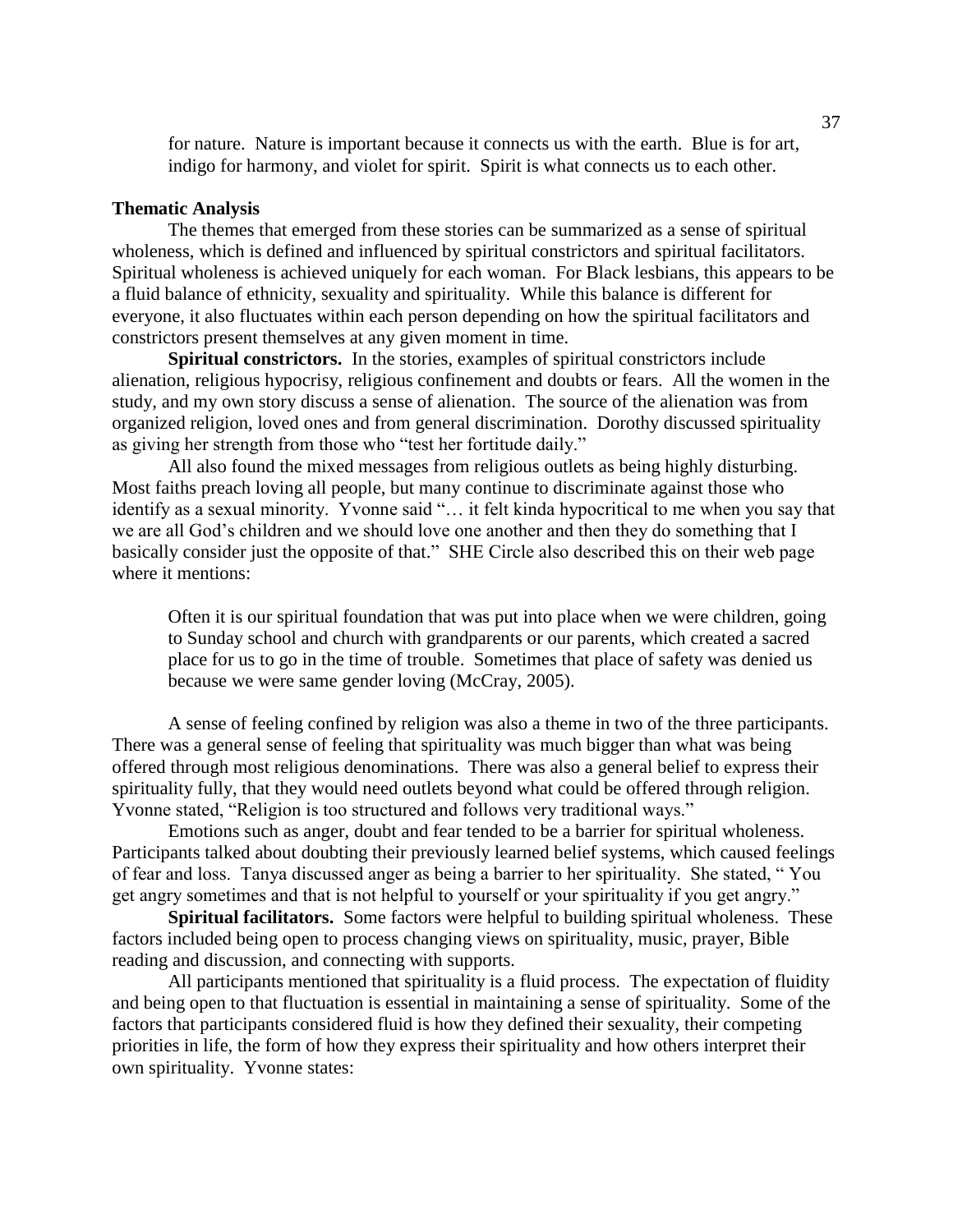I think it was a great encouragement because you don't have to be accepting of everything and it is good to determine your own meanings of things. And like I said, spirituality is different for each person, so what I read and what you read in that same sentence may be two totally different things in our interpretation.

Two of the three participants mentioned music and/or prayer as having healing qualities to restore a sense of wholeness. Both music and prayer are mentioned in my story as ways I connect to my spirituality. All three mentioned belief in a higher power, higher being, or divine spirit. They defined this higher power as all knowing and connecting to the world in a way that is beyond description. Dorothy states, "I believe there is a divine plan to everyone's life and every situation. I am not in charge. There is a divine spirit that lays out a plan for everyone." On the SHE Circle website, McCray (2005) encourages the African American lesbian to "take time to reconnect to your spirituality and the divine."

Reading and discussing the Bible was also mentioned in two of the three interviews. A key theme is that there is an openness to accept that there are many interpretations to the meaning of the scriptures in the Bible. Being open to hearing and discussing these differences is essential in maintaining a sense of wholeness. There also seemed to be the belief that all the answers can be found within the Bible.

The last spiritual facilitator that was mentioned in all three interviews was the importance of support systems. Examples of support systems included mental health professionals, family (both family of choice and biological family), significant others and role models. Tanya says:

To know that other people are living the life that I am, and are progressing, they're happy, they're having families, have property together... you know just the growth process of seeing other lesbian couples growing together, getting older together … I mean that enhances me and enriches me so it gives me hope so that makes me want to do better and grow also … so that helps my spirit to know that it can be done.

**Traits of spiritual wholeness.** All participants described their ultimate goal as reaching spiritual wholeness. All described reaching spiritual wholeness as a process that is fluid, which can appear to be unreachable at times, and other times the balance seems to come easily. All described spiritual wholeness as a goal, which requires a concerted effort to attain. The descriptors used to describe the traits of spiritual wholeness include kindness, thoughtfulness, self-growth, connecting with others, loving oneself, loving others, compassion, generosity, selflessness and healing.

Dorothy describes this sense of wholeness as, "A sense of interconnectedness with all living creatures and an awareness in the purpose and meaning of life and the development of personal absolute value. It's the way you find meaning, hope, comfort and inner peace in your life." The SHE Circle website describes spiritual wholeness as:

Sometimes we simply have to surrender to that special place for our peace, comfort and healing. Spiritually, no action is more important than surrender. Surrender is the tenderest (sic) impulse of the heart acting out of love for oneself to get exactly what we need. Surrender is living in the moment, not imposing expectations from the past (McCray, 2005).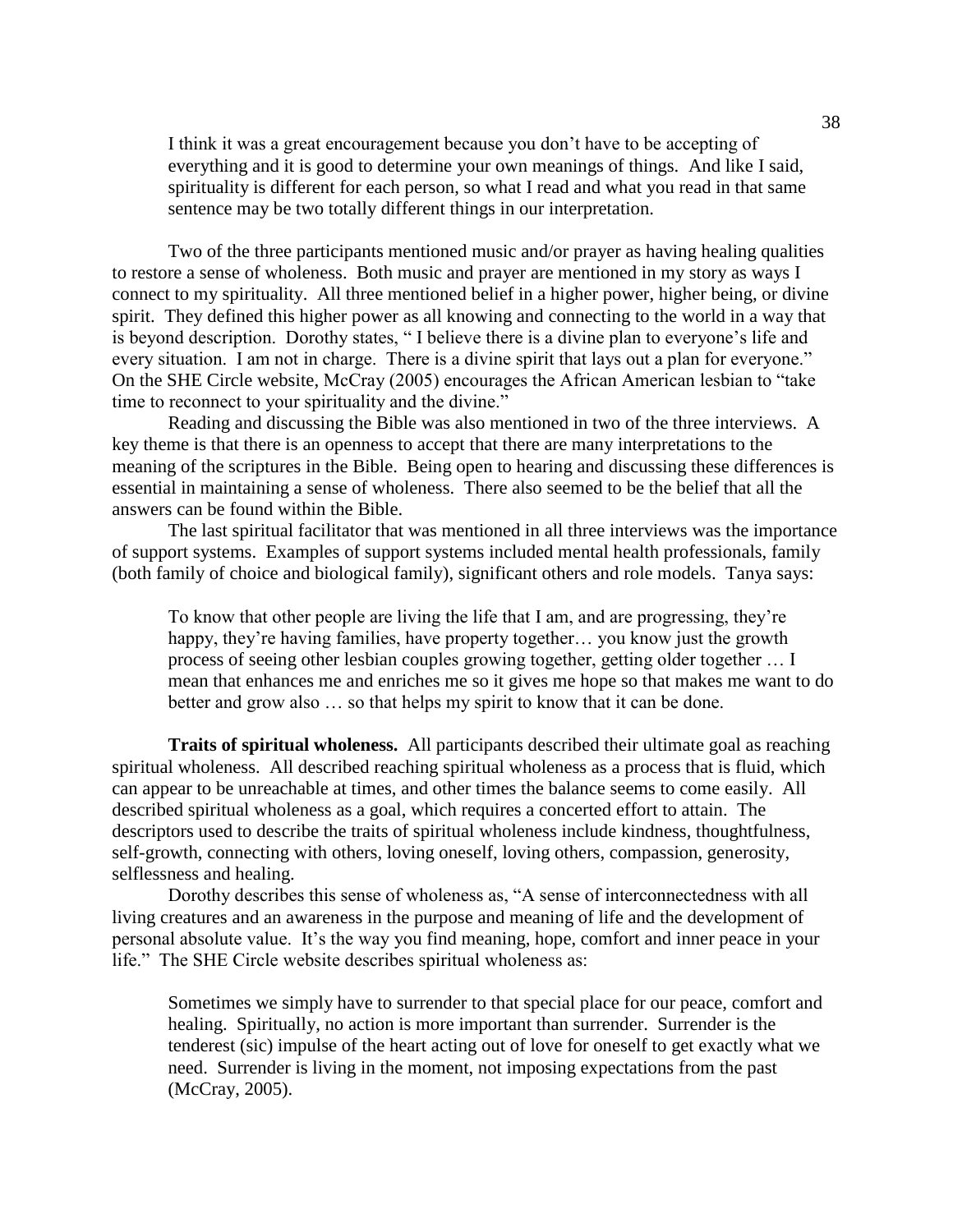## **Discussion**

It is clear from the current study that African American lesbians continually strive for a sense of spiritual wholeness, which is a fluid process. This fluid process occurs with the ebb and flow of life experiences. Life experiences are central to queer theory, black feminist thought, and the teachings of Audre Lorde.

In queer theory one of the central tenets is deconstructing categories to empower lived experiences. In the quest for spiritual wholeness, breaking down stereotypes, being open to process and discussing other points of view were some of the avenues discussed to achieve spiritual wholeness. In order to achieve this, it is necessary to dismiss heteronormative assumptions on a daily basis. It is also important to actively use the knowledge created from life experience. One of the difficulties in this writing the findings for this study was the resistance to label within the Black lesbian culture. It seemed to be somewhat against the grain of the culture to assign labels to categories in order to understand and explain. Therefore, a mixture of labels was used to define ethnicity, and sexual identity to pay homage to the variety of labels individuals use.

Black feminist thought and the teachings of Audre Lorde (2007) affirm the black woman as agents of knowledge. This knowledge is generated by the resistance of intersecting oppressions. These oppressions include racism and sexism and in the case of the African American lesbian, heterosexism. Empowerment occurs for the Black lesbian when she empowers herself though self-defined social constructs rather than the definitions established by the dominant culture.

None of the stories specifically stated that there was difficulty connecting to Black culture as reported in the Bates (2010) study, however, all participants reported difficulty with connecting with their initial religious roots within the churches of their childhood and actively sought alternative spiritual outlets. Akerlund and Cheung (2000) found that traditional African American religious values typically condemn homosexuality.

These findings have both personal relevance and implications for adult education. Personally, I gained a stronger connection with the understanding of shared meanings and struggles for same gender loving African American women. I now understand that when I feel uncentered, it is worthwhile to examine my current spiritual constrictors and their influence. At the same time, I need to rely more on my self-defined spiritual facilitators to return to that feeling of spiritual wholeness, such as prayer, scrapbooking and the healing power of listening to centering music. I also now understand that my spiritual facilitators may evolve and change over time, which means I should remain open to new and unexplored outlets, which may facilitate spiritual connection.

This study is also significant for the field of adult education. Tisdell (2003) discusses the importance of culturally relevant pedagogy in adult education settings to potentiate transformative experiences. Spirituality is important for adult educators who want learners to bring their whole selves into a learning experience. To do this, adult educators need to understand spirituality and it is development in all learners, not just the learners in the center. When in a learning environment, it is important for the adult educator to understand that spiritual wholeness is important to those who define themselves as an African American lesbian. In adult education learning environments, factors that may be perceived as spiritual constrictors should be avoided. Alienation can occur inadvertently to a non-attentive educator. Adult educators